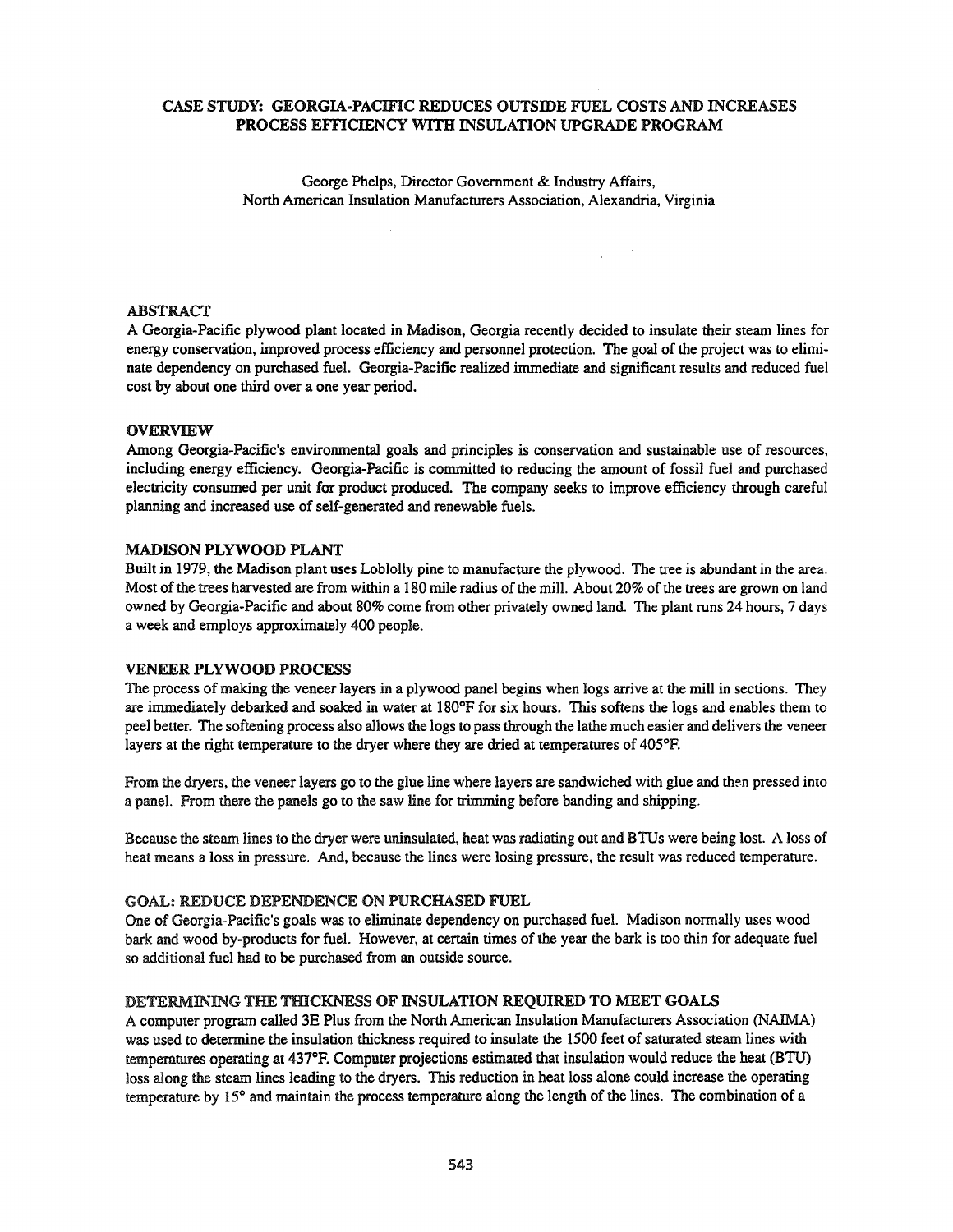higher temperature in the dryer lines and a more consistent process line temperature would result in a faster and more efficient veneer plywood process.

## **INSULATION INSTALLED**

The Madison plant installed 2" thick fiber glass pipe insulation. Two inches is the thickness needed to reduce heat loss, maintain process temperature and bring the surface temperatures of the pipes down. Computer calculations showed that 1-1/2" insulation would have been borderline and that a 2" thickness was preferable. Insulation footage was as follows: 120 ft. of insulation on 12" line; 200 ft. on 8" line, 220 feet on 6" line; 80 feet on 4" line and 350 feet on the 1-1/2" line.

## Figure 1: The Georgia-Pacific Madison Steam and Condensate System



# **IMMEDIATE RESULTS**

### **Improved Process Efficiency**

While the project is not yet 100% complete, the lines to the mill's four dryers have all been insulated. According to Darryl Jackson, boiler superintendent at the Madison plant, "Gauging the increase in throughput has proven to be a bit more complex than we first thought. A more accurate gauge of the effectiveness of the insulation is the steam usage. The insulation has allowed us to cut our steam usage by approximately 6,000 lbs./hour. This is equivalent to saving about 18 tons of fuel per day. I can track these numbers with a totalizer so I know exactly what the dryers are pulling at any given time."

### Dependence on Outside Fuel Eliminated

By insulating the piping, Georgia-Pacific has been able to eliminate the purchase of fuel. Says Jackson, "Currently we are selling some of our excess fuel to a paper company."